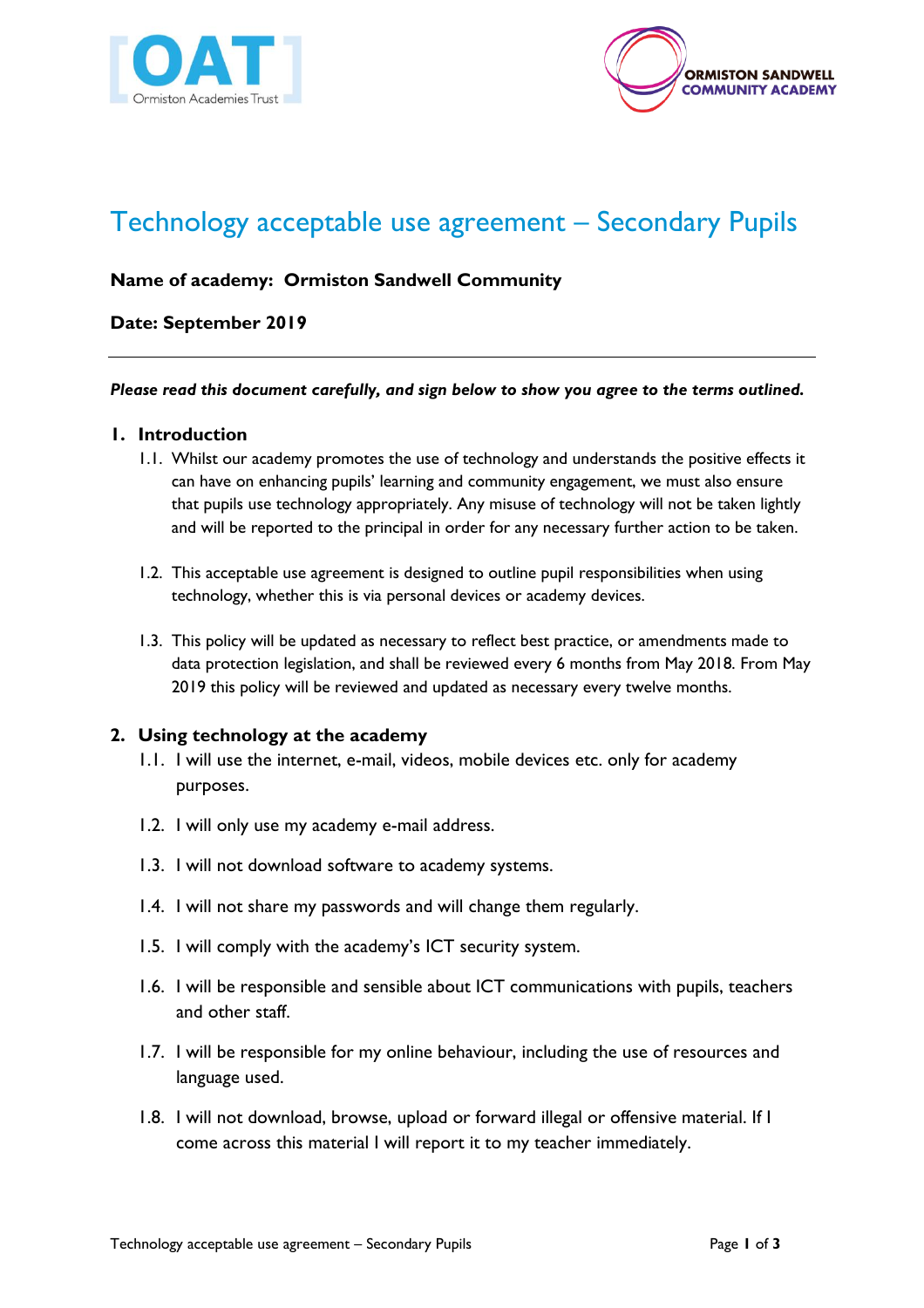



- 1.9. I will not share my own or other people's personal information like name, phone or address details, or arrange to meet somebody unless it is part of an academy project approved by a teacher.
- 1.10.Images of pupils and staff taken, stored and used in line with academy policy, should not be distributed outside the academy without the permission of Mr Dumbell, Vice Principal or Mr Ahmed, Assistant Principal and the person involved.
- 1.11.My online activity, both within and outside academy premises, will not cause distress to my academy, or to staff or pupils.
- 1.12.I will not deliberately upload images, text, audio, video or any other content which may cause offense to members of the academy community.
- 1.13.I will not attempt to infiltrate the academy's internet system.
- 1.14.I will respect the privacy and ownership of other's work.
- 1.15.If I see something online that makes me feel uncomfortable, I will inform my class teacher.
- 1.16.I understand my internet use can be monitored and the information made available to my teachers.
- 1.17.I understand these rules are designed to keep me safe and that, if violated, academy sanctions will be applied, and my parent/carer may be contacted.